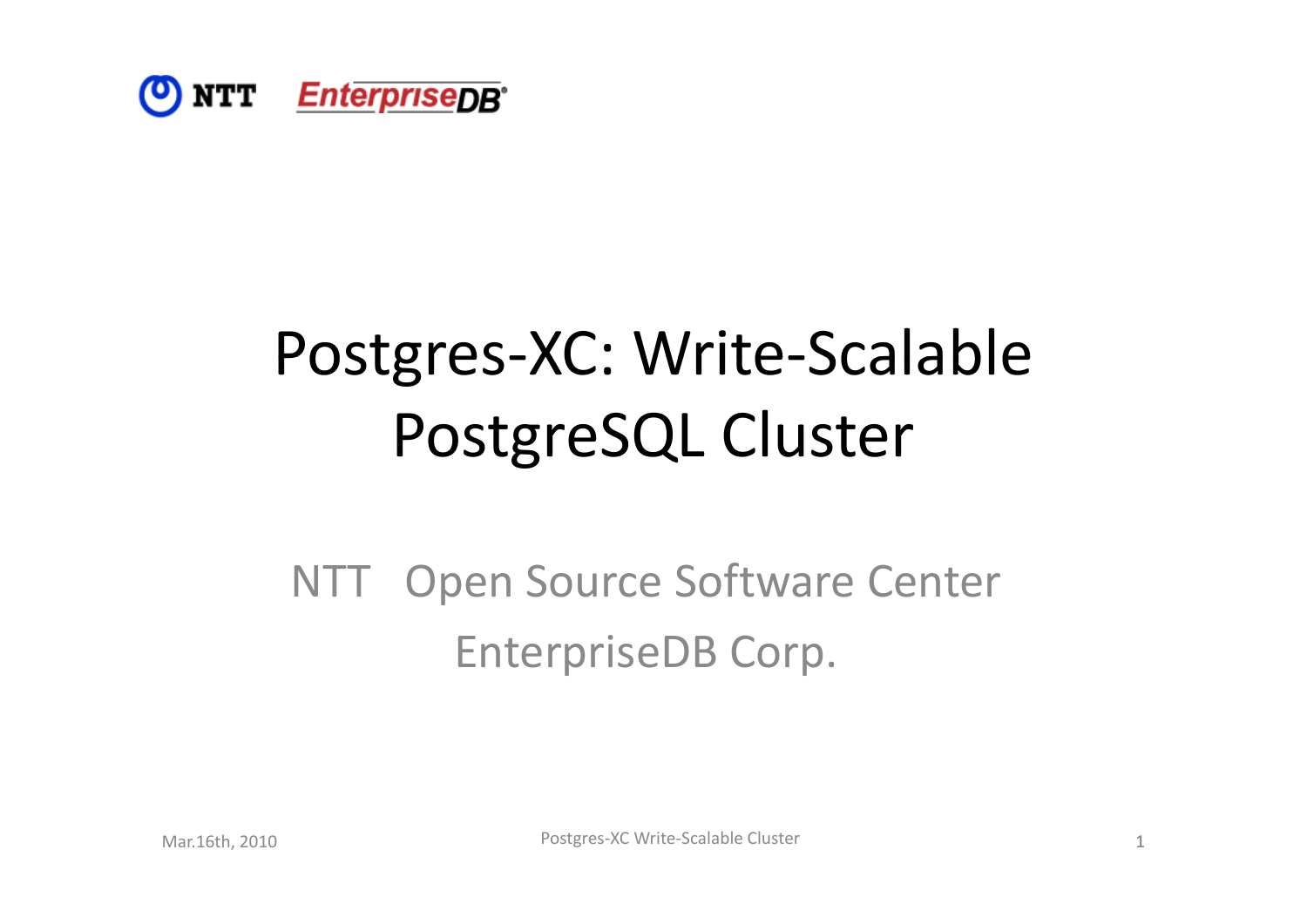# What is Postgres-XC (or PG-XC)?

- Write-scalable PostgreSQL cluster
	- More than 3.4 performance scalability with five servers, compared with pure PostgreSQL (DBT-1)
- Synchronous multi‐master configuration
	- – Any update to any master is visible from other masters immediately.
- Table location transparent
	- – $-$  Can continue to use the same applications.
	- No change in transaction handling.
- Based upon PostgreSQL
- Same API to Apps. as PostgreSQL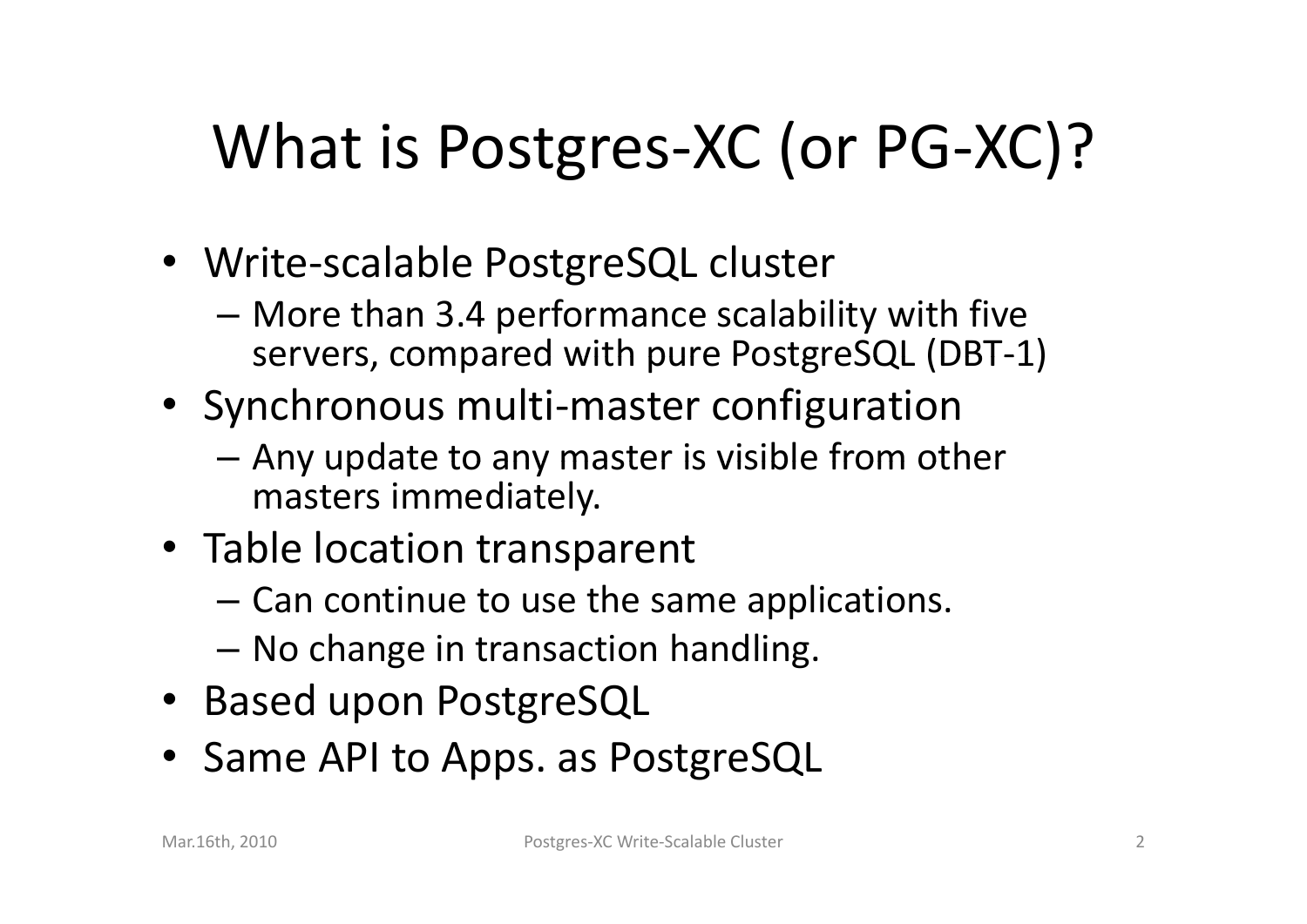# Why write-scalability?

- Many application could be write-traffic bottleneck such as –
	- Access log in BLOG/SNS
	- Mission critical systems like internet shopping site, telephone customer billing, call information and securities trade
- Now application has to deal with such write‐ bottleneck using multi‐database.
	- Not distribution‐transparent.
- As applications grow
	- It is desirable to make database distribution transparent for write operations too.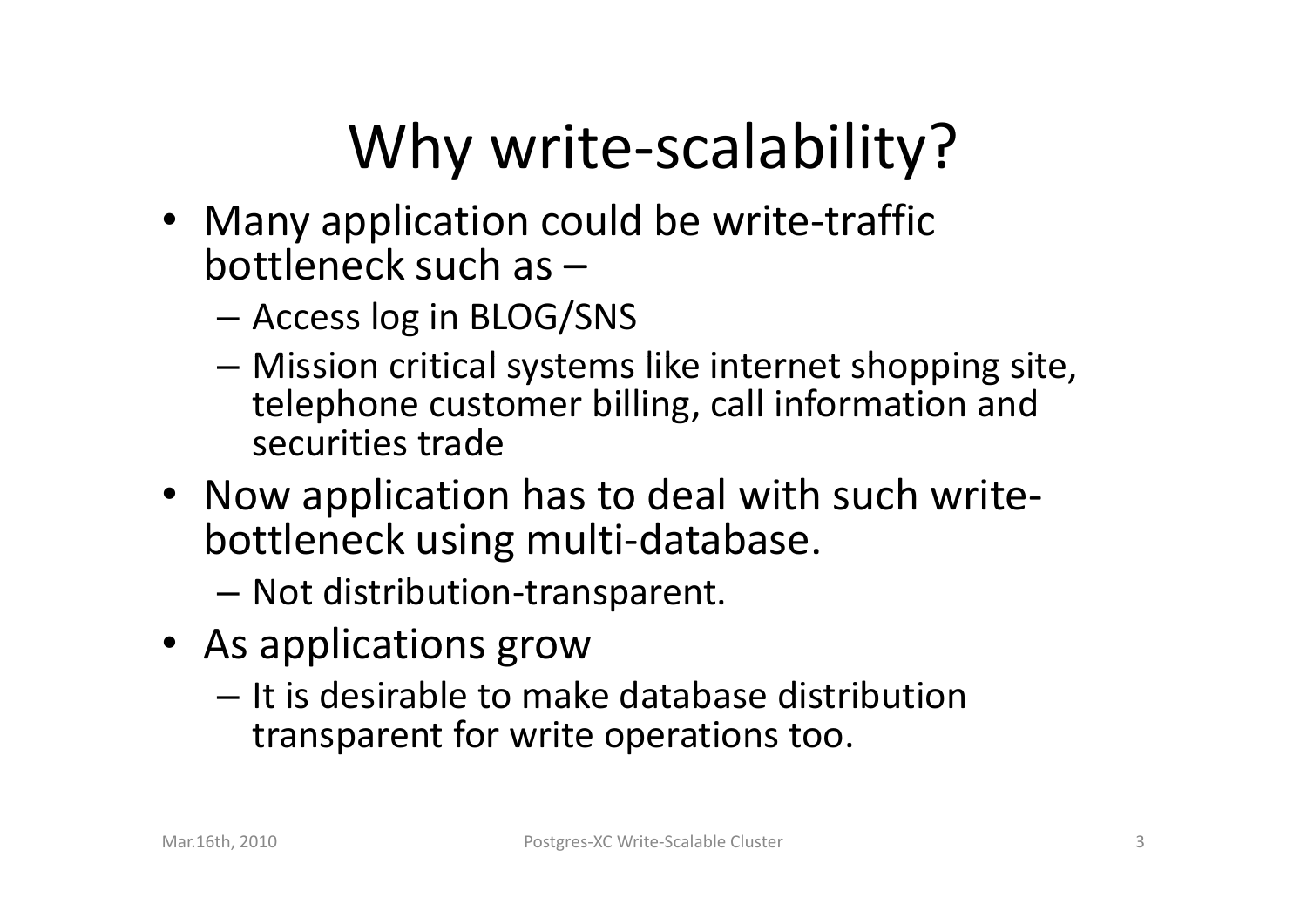## Postgres‐XC Architecture Outline

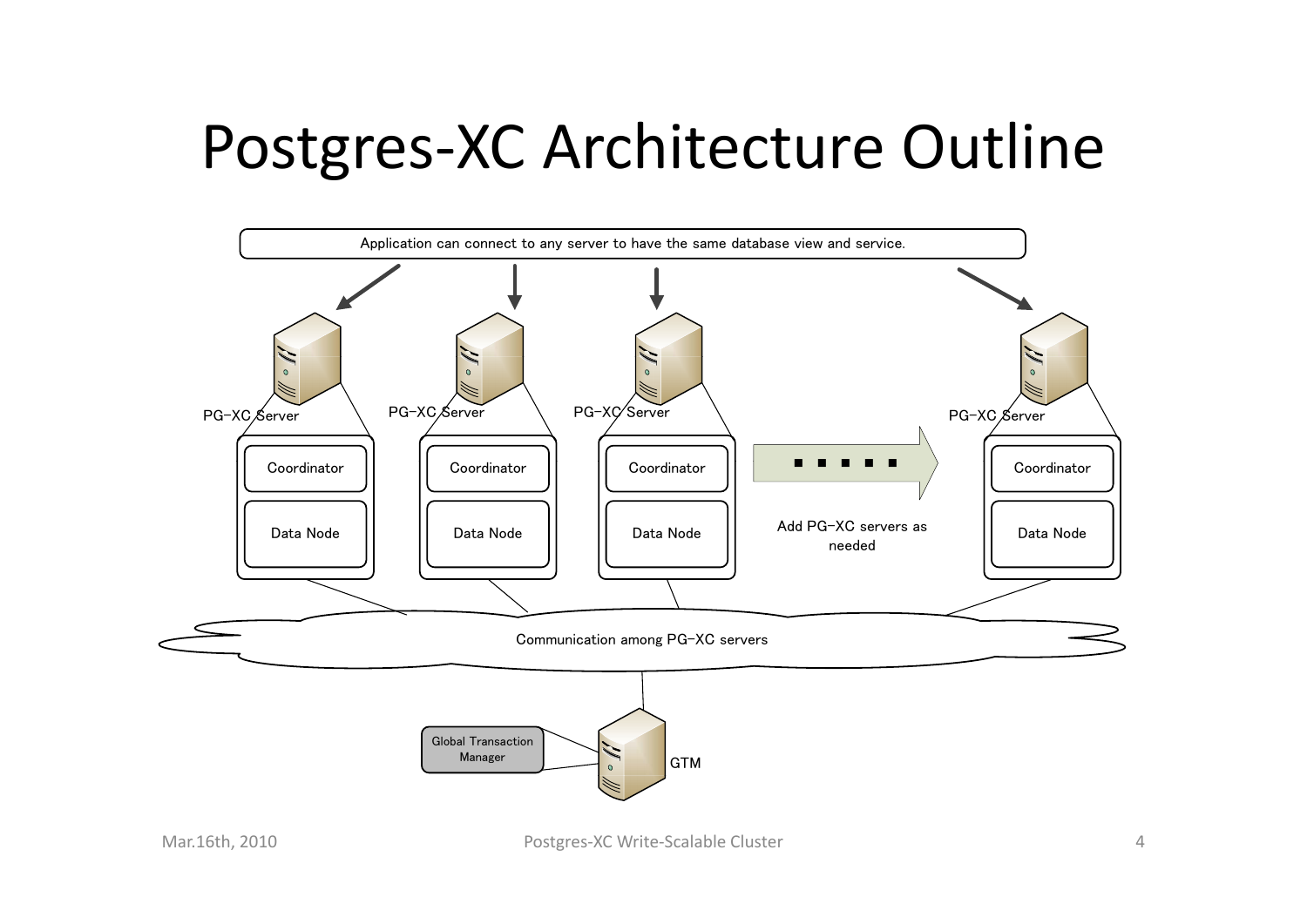# Postgres‐XC Architecture

- $\bullet$  Shared‐nothing architecture
	- No shared disk
	- No shared memory
	- Only communication infrastructure
- $\bullet$ • Three Components
	- GTM (Global Transaction Manager)
		- Provide global transaction information to each transaction
			- Transaction ID
			- Snapshot
		- Provide other global data to statements
			- Sequence
			- Time/Sysdate (under plan)
	- Coordinator
		- •Parse statements and determine location of involved data
		- Transfer statements for each data node (if needed)
		- Application I/F
	- Data Node
		- Store actual data
		- Execute statements from Coordinators

Postgres‐XC also has Pooler to reuse coordinator and data node connections connections.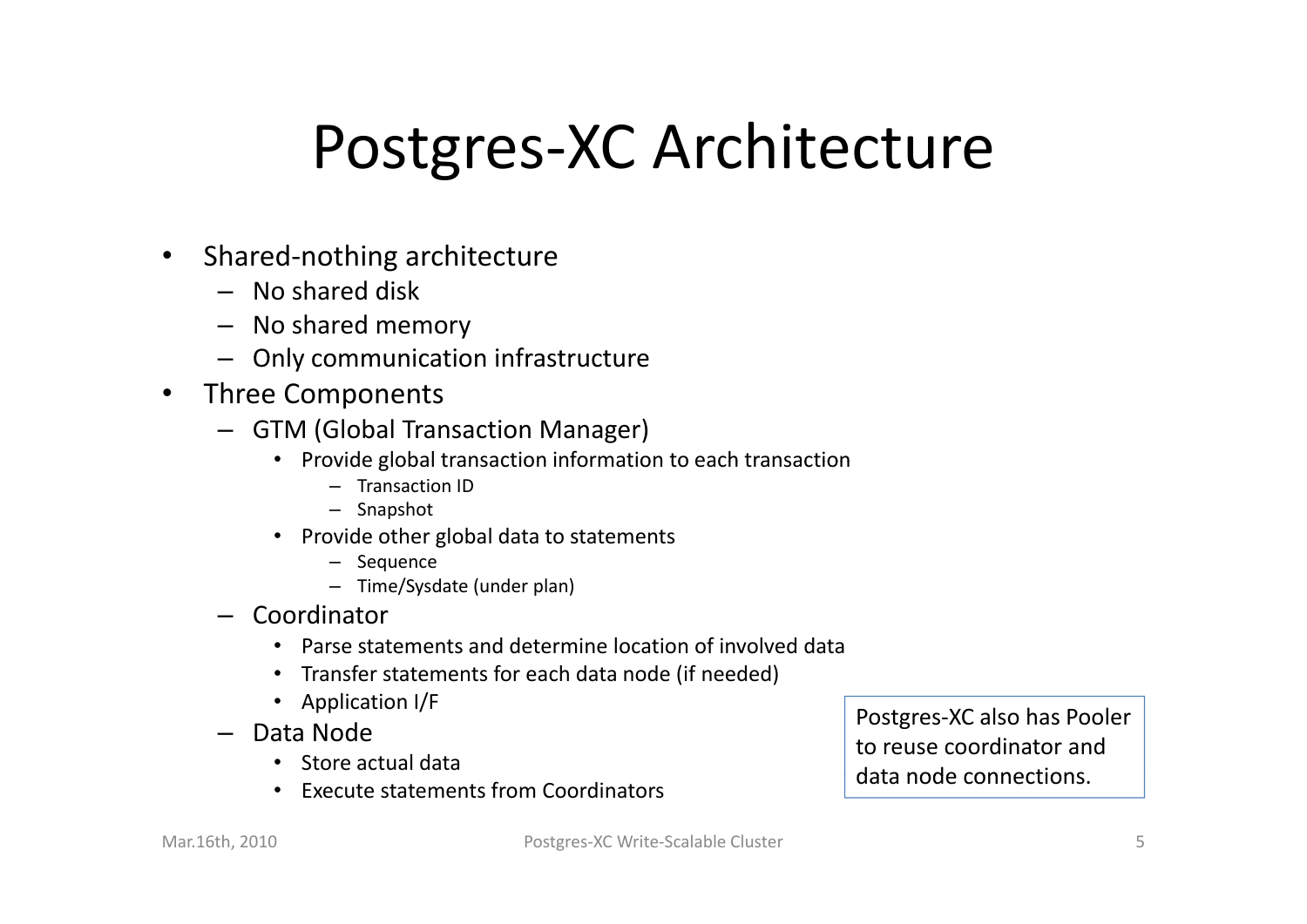# What Applications?

- Short transaction applications (DBT-1/2 etc.)
	- – $-$  Transactions can be executed in parallel in multiple data nodes.
- Complicated data warehouse (DBT-3 etc.)
	- – $-$  Statement can be divided into several pieces which can be executed in parallel in multiple data nodes.
		- (Statement handling not available yet.)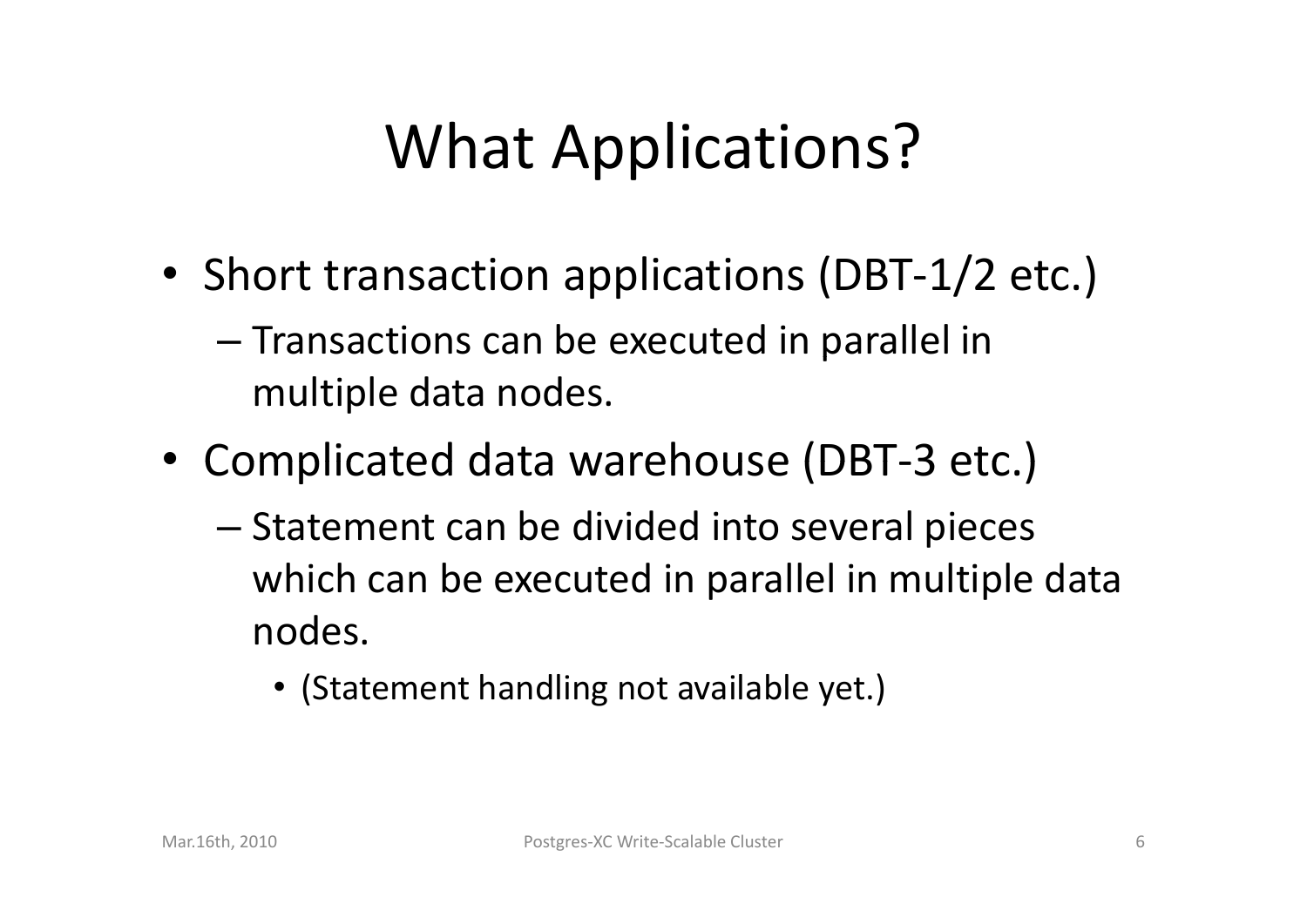# How to distribute tables?

- $\bullet$ • Tables can be partitioned or replicated over PG-XC servers according to application needs.
	- $-$  Can select partitioning key.
	- $-$  Rows will be partitioned according to the key value.
		- Hash
		- Range (future)
		- Others (future)
	- $-$  Transaction tables may be partitioned so that each transaction can be executed in limited number of data nodes.
	- – Master tables may be replicated so that each transaction can read row values locally.
	- Table partitioning/replication is defined in the global catalog maintained by the coordinator.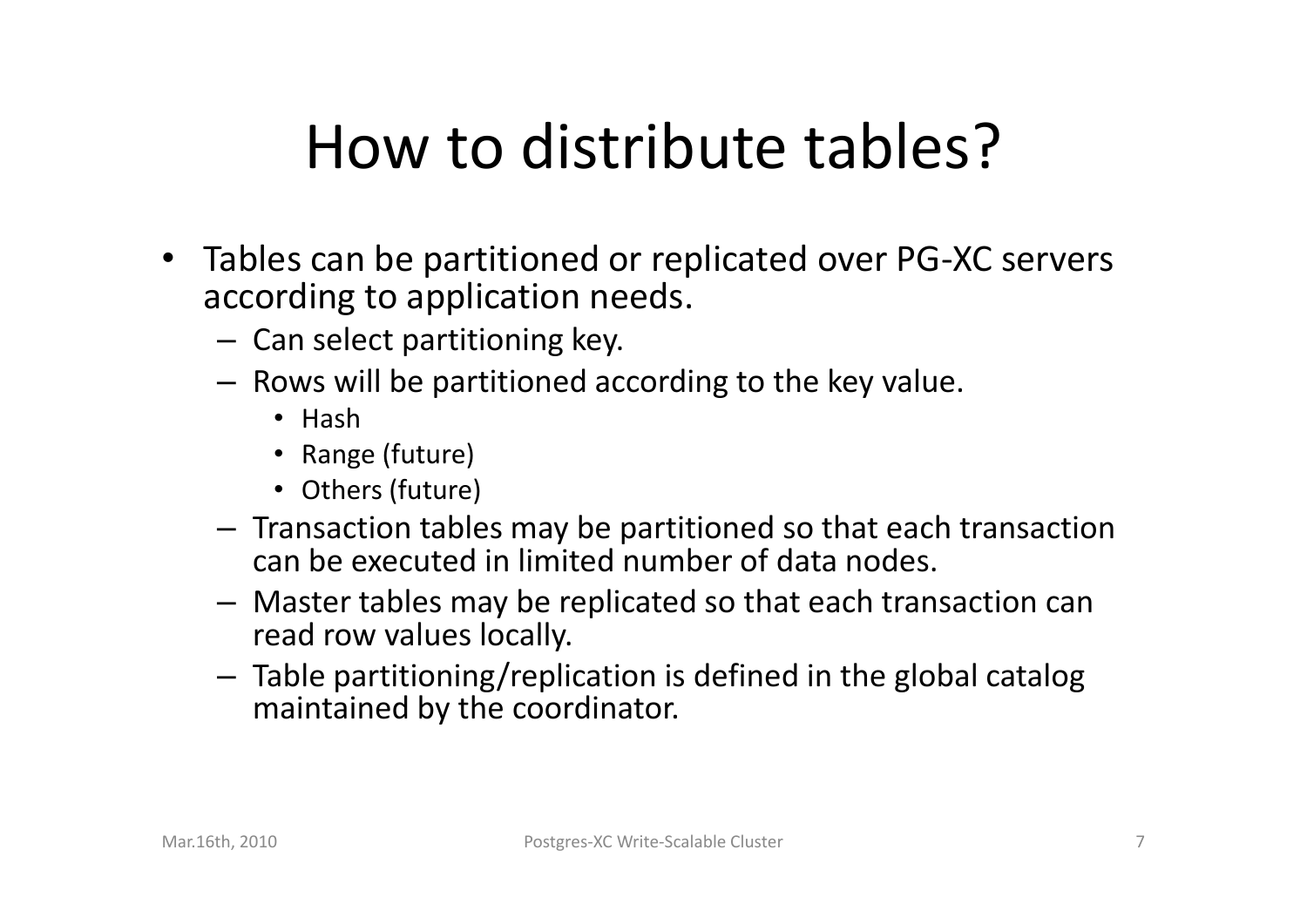# GTM: A Key Component

- Extracted essential of transaction management feature of PostgreSQL
	- Unique Transaction ID (GXID, Global Transaction ID) assignment,
	- $-$  Gather transaction status from all the coordinators and maintain snapshot data,
	- – $-$  Provide snapshot data to each transaction/statement.
- Extract global value providing feature such as
	- Sequence
	- –- Time/sysdate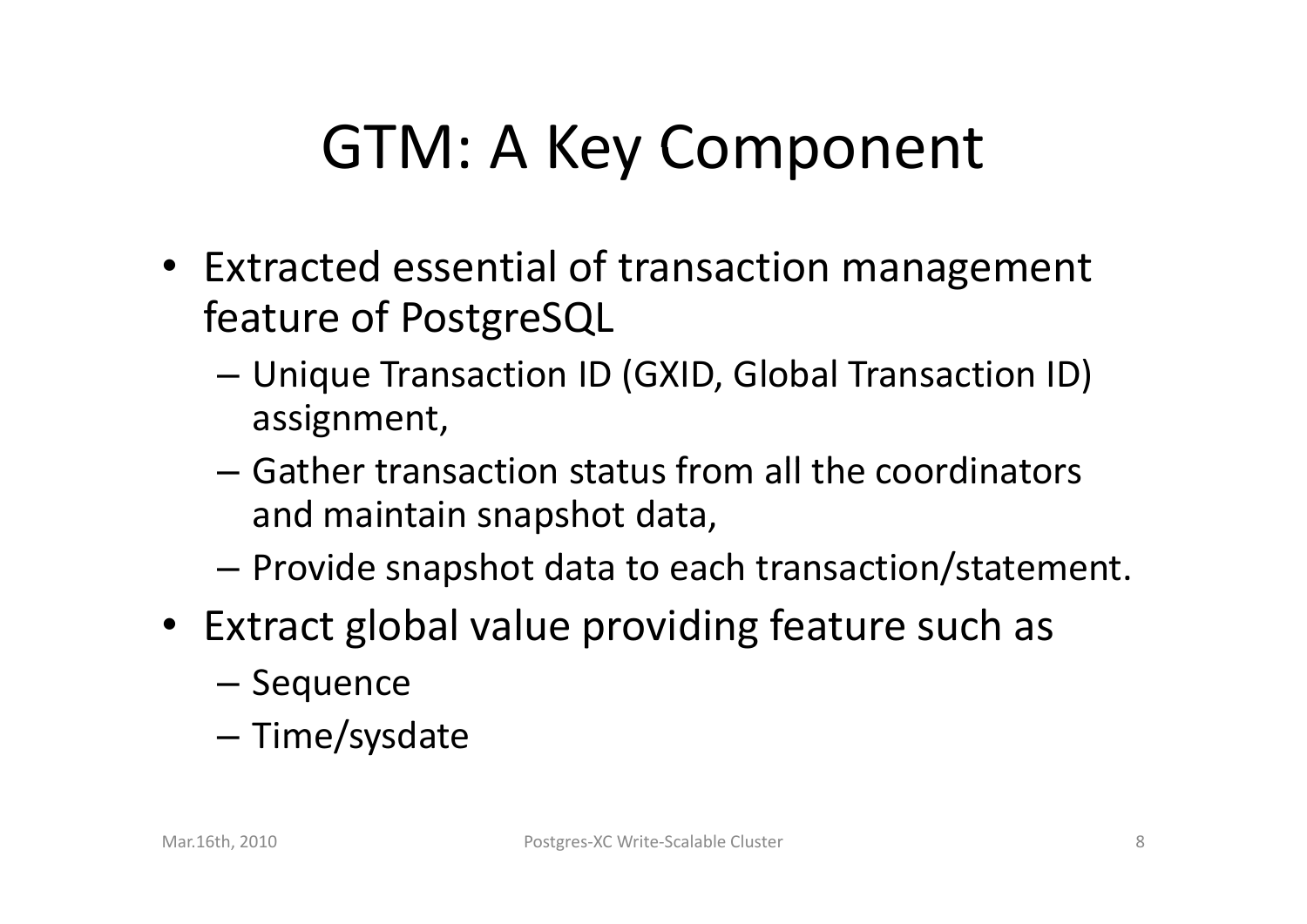#### Components involved in <sup>a</sup> transaction

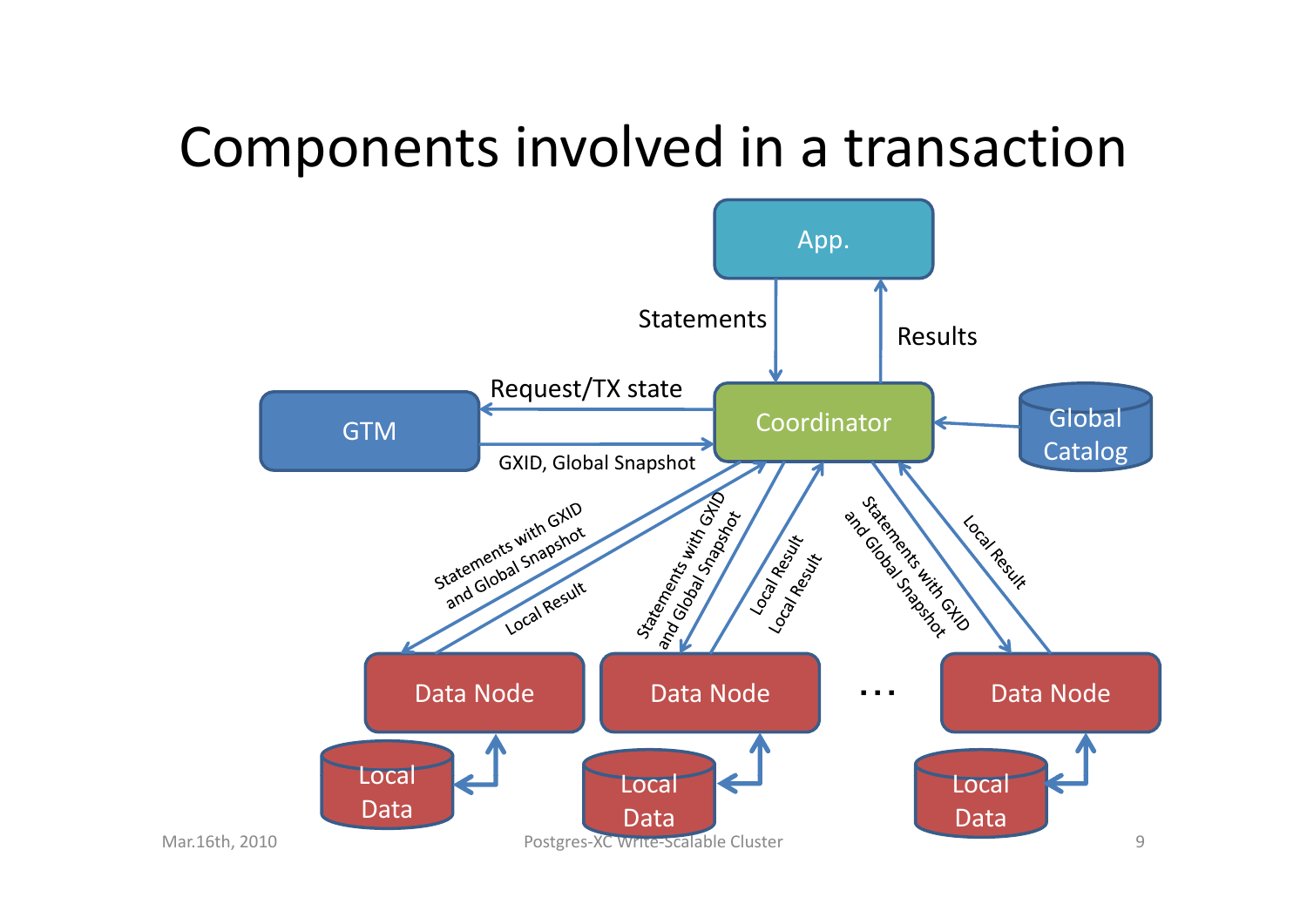# GXID and Global Snapshot

- GXID
	- Unique Transaction ID in the system
- Global Snapshot
	- – $-$  Includes snapshot information of transactions in other coordinators.



- Data node can handle transactions from different coordinators without consistency problem.
- $\bullet$ Visibility is maintained as standalone PostgreSQL.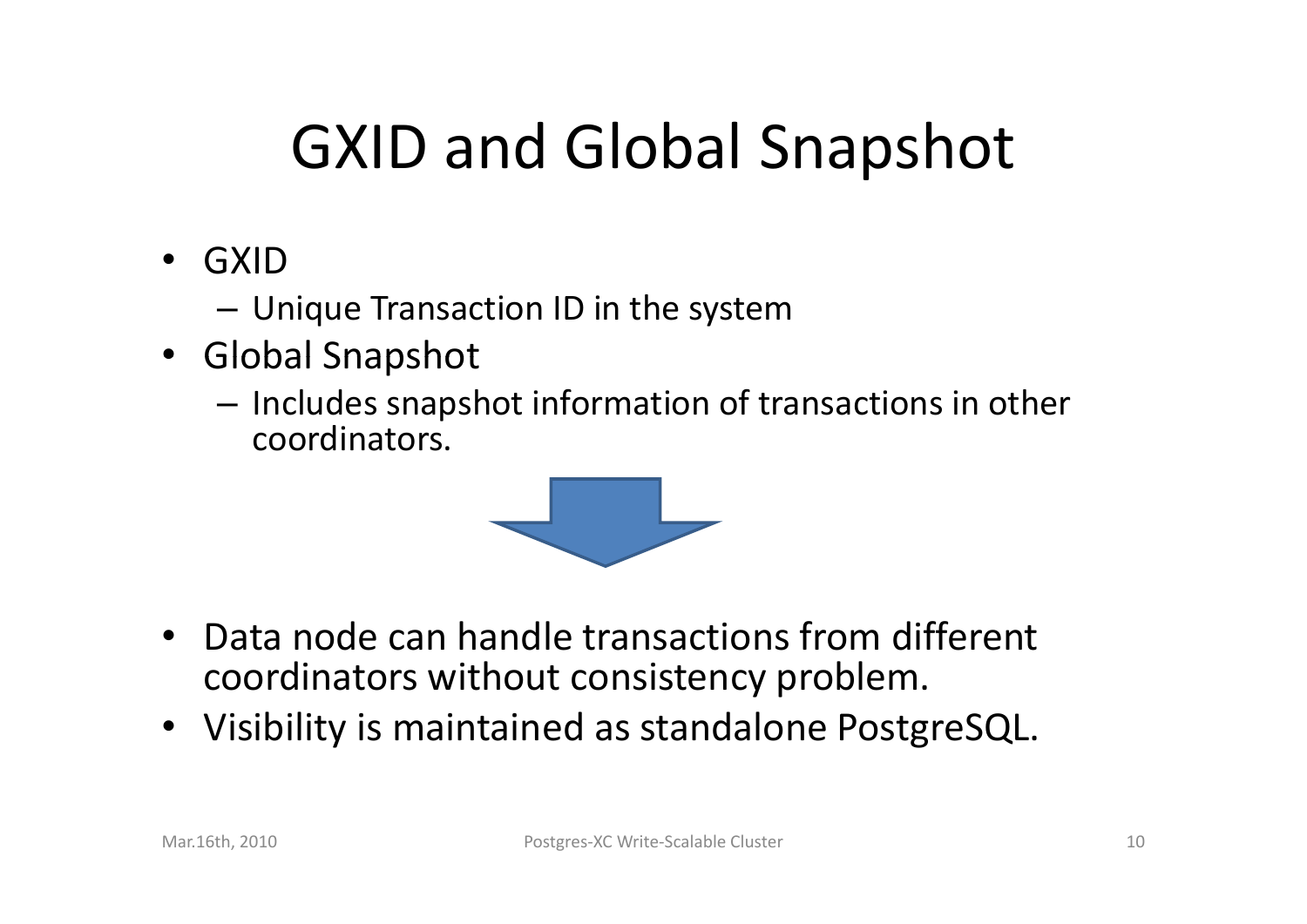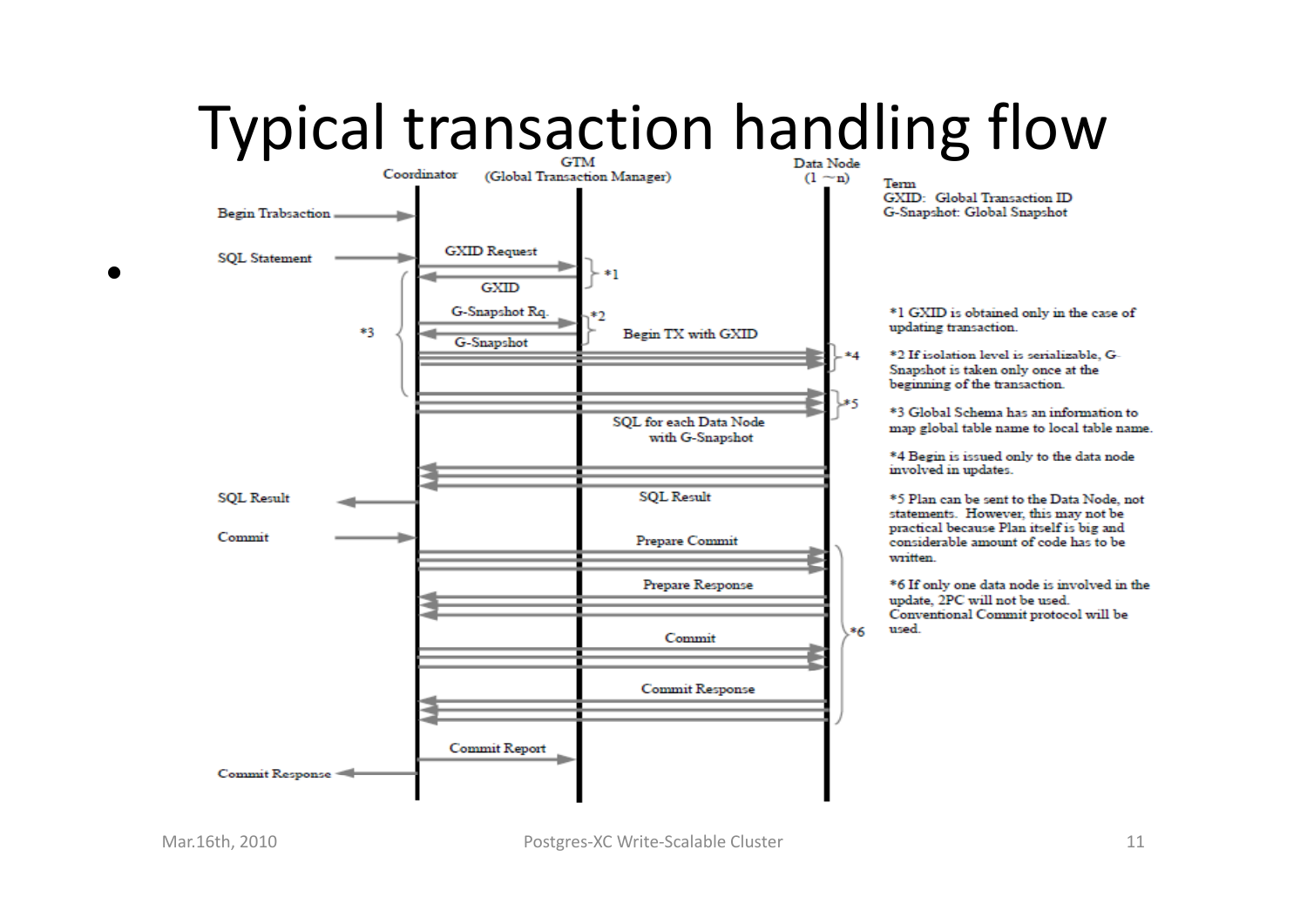# Could GTM be <sup>a</sup> bottleneck?

- $\bullet$  Depending on implementation
	- Current Implementation



- Large snapshot size and number
- Too many interaction between GTM and Coordinators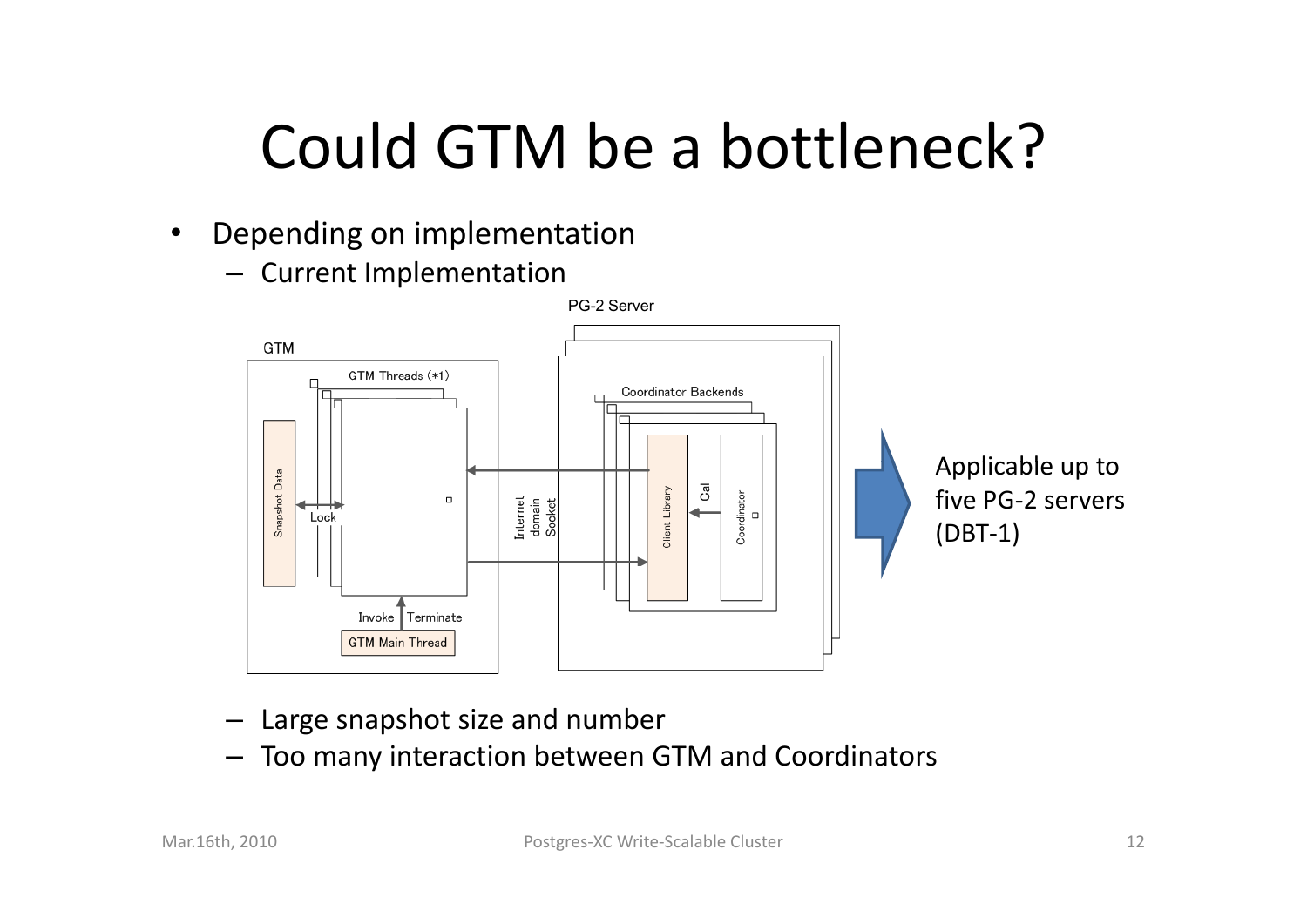## Could GTM be a bottleneck (cont.)?

#### $\bullet$ Proxy Implementation



 $\bullet$ Very good potential \*1 GTM Server Worker Thread is created when new connection from the proxy is accepted. \*2 Number of Proxy Worker Thread is specified when Proxy Main Thread is invoked

- Request/Response grouping
- Single representative snapshot applied to multiple transactions
- •Maybe applicable for more than ten PG‐2 servers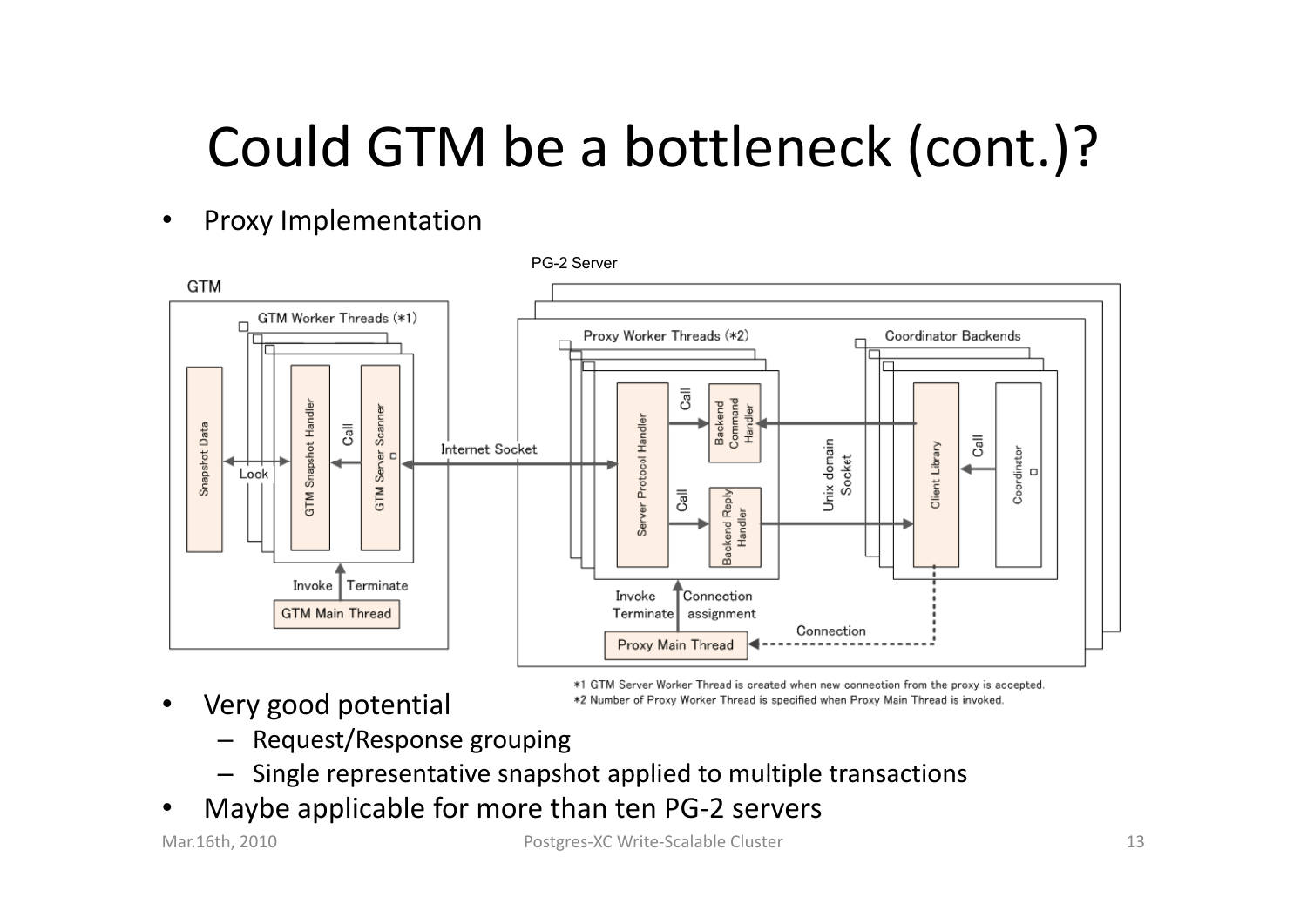# Could GTM be <sup>a</sup> SPOF?

• Simple to implement GTM standby



Standby can failover the master without referring to GTM master information.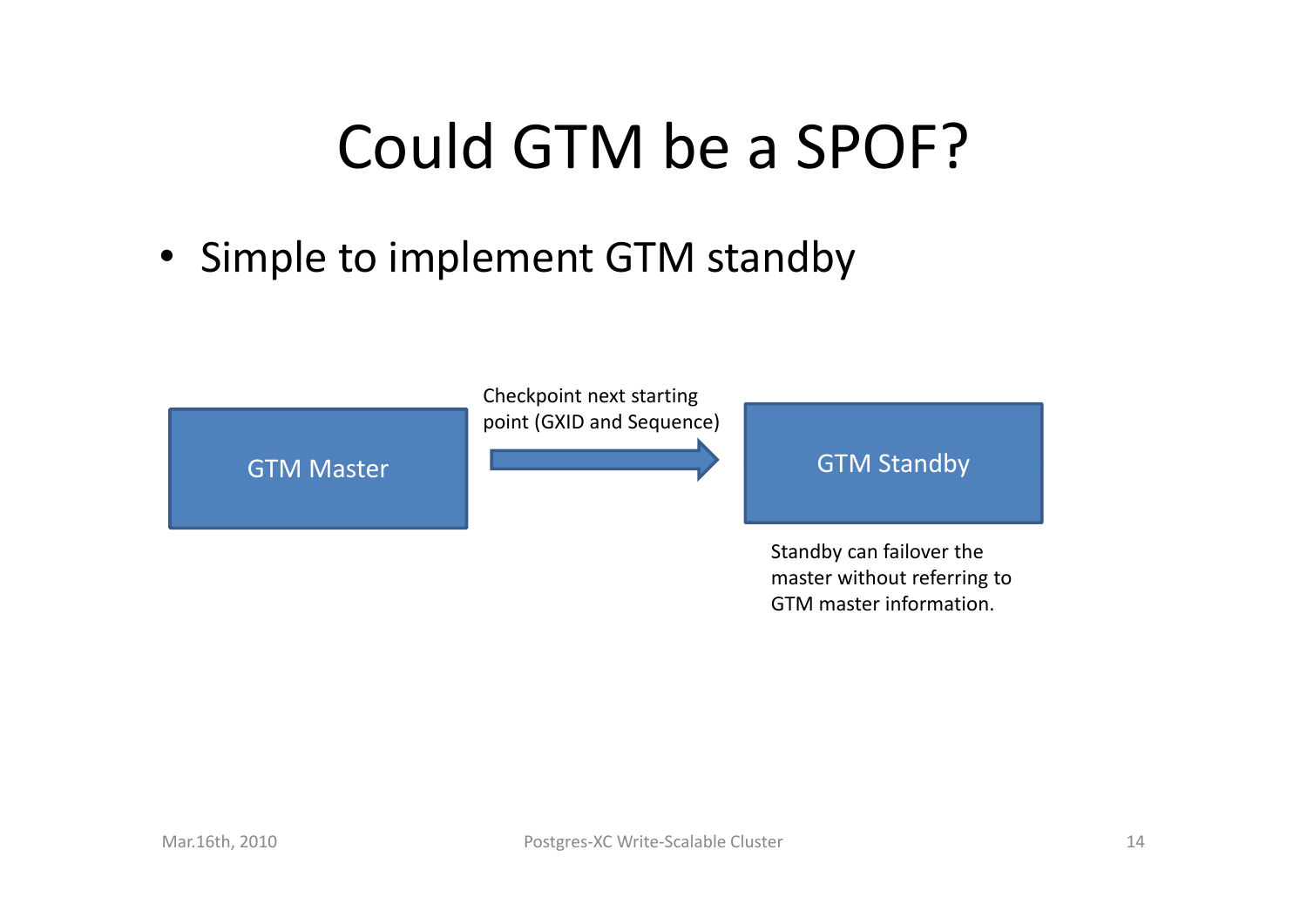## DBT‐1 Performance Benchmark

- DBT‐1 schema change manually for partitioning
	- – $-$  DDL not yet unavailable
	- Utilize key dependence
	- – $-$  Added joins to WHERE clauses if needed
		- Could be handled automatically when DDL is supported
- Three replicated tables
- Seven partitioned tables
	- $-$  Three partitioning keys
- Item table is divided into item and inventory
	- As found in new TPC‐W spec.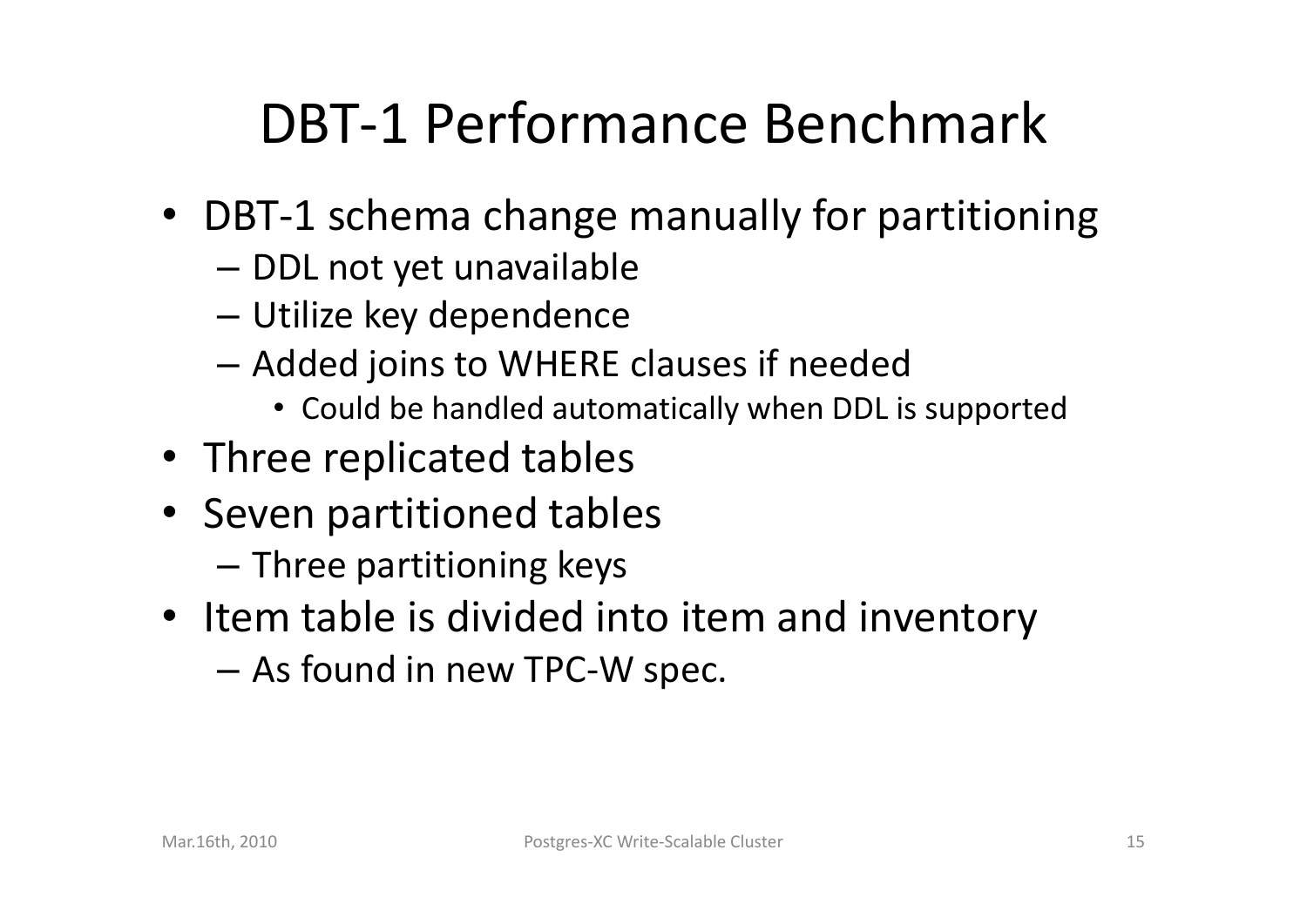#### DBT-1 Performance Benchmark (cont.1)

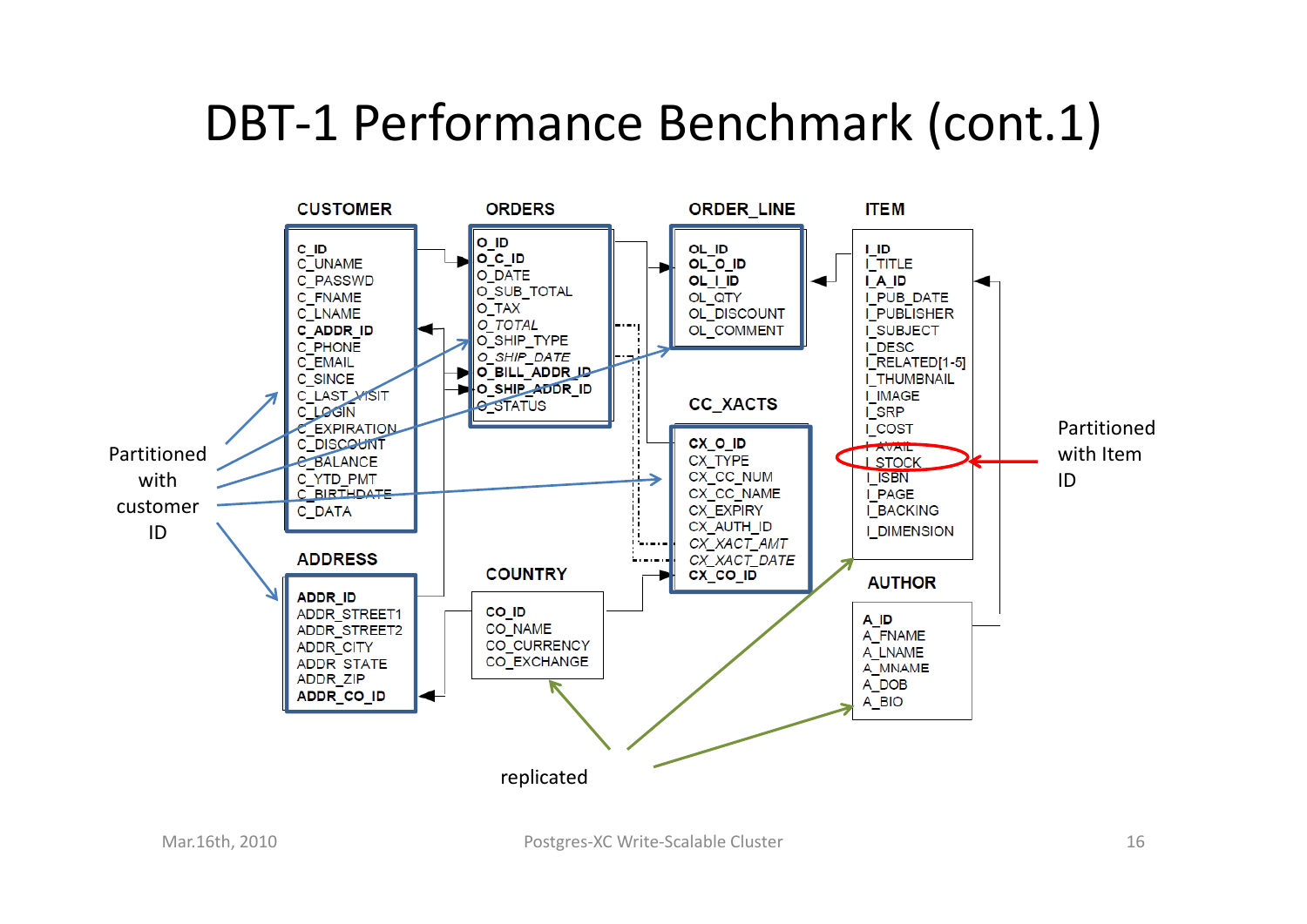#### DBT-1 Performance Benchmark (cont.2)

• Shopping cart and Shopping cart line

–– Partitioned using shopping cart ID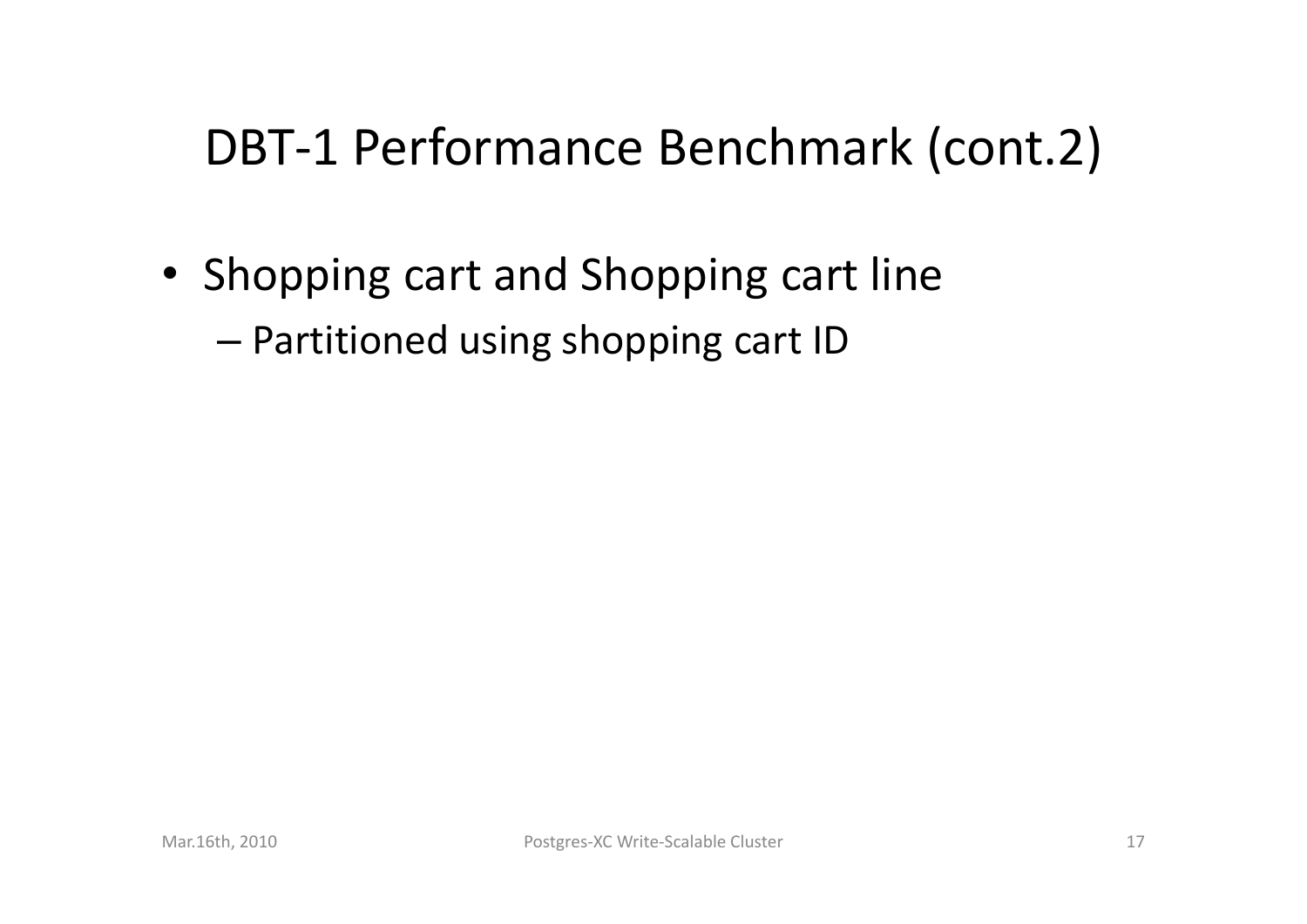#### Performance Measurement Environment

Outside connection

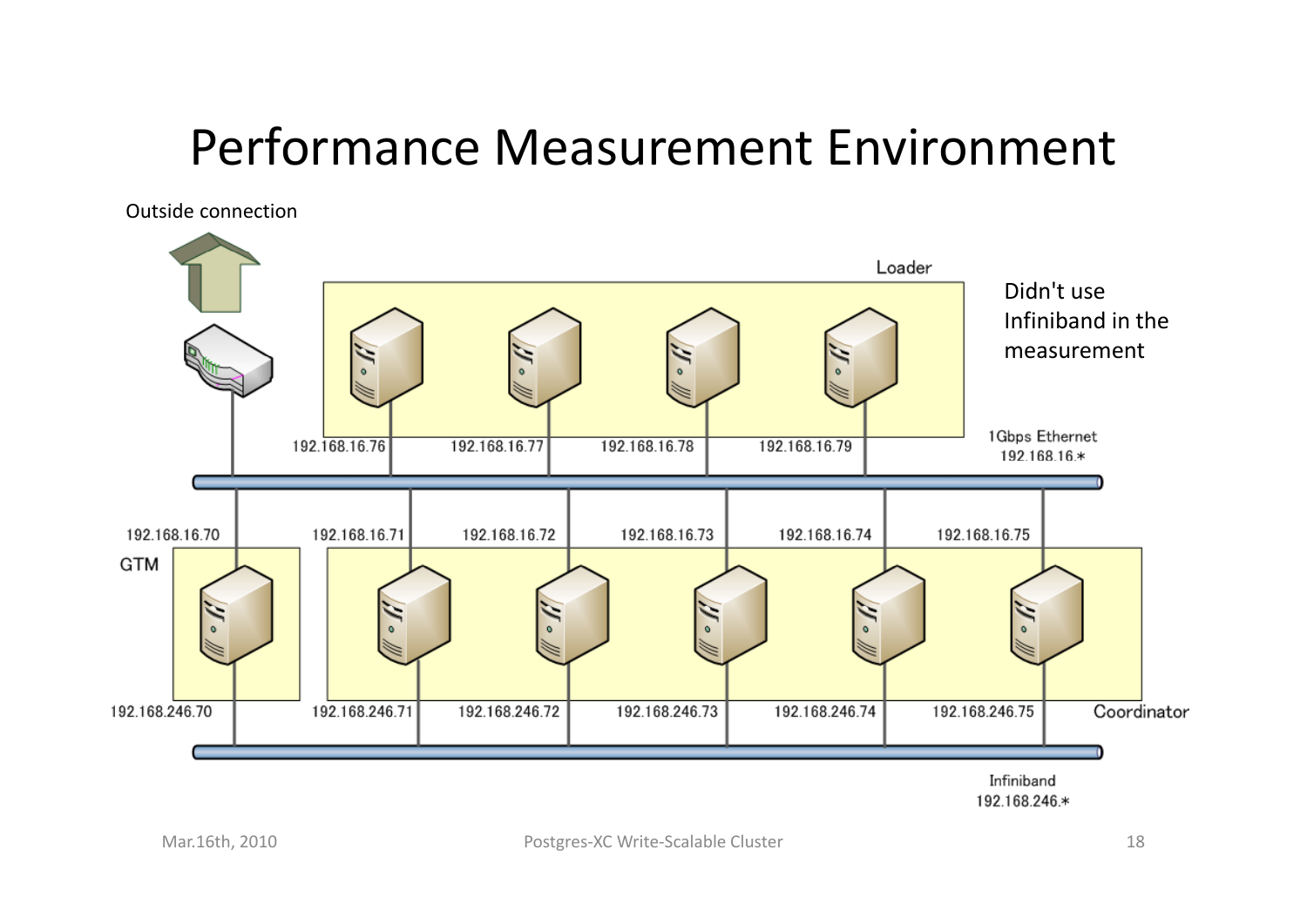## Throughput

| <b>Configuration</b> | <b>Performance</b> | <b>Relative to</b><br><b>PostgreSQL</b> | <b>Relative to single</b><br>node PG-2 |
|----------------------|--------------------|-----------------------------------------|----------------------------------------|
| Pure PostgreSQL      | 2500 TPS           |                                         | 1.32 or worse*                         |
| Single Node PG-2     | 1740 TPS           | $0.76$ or better $*$                    |                                        |
| Five Node PG-2       | 8140 TPS           | 3.4 or better*                          | 4.4 or better*                         |

- •Very good performance
- •• Scale factor is excellent
	- May scale up to ten nodes.
- •No significant performance drop in single node PG‐2.
- •• Does not scale linearly from single node to five nodes
	- Additional communication among PG‐2 servers
	- Additional overhead by 2PC (maybe very small)

\*Above score is the worst one, when original PostgreSQL setting consumes almost 100% CPU. If original setting consumes less, scalability is better.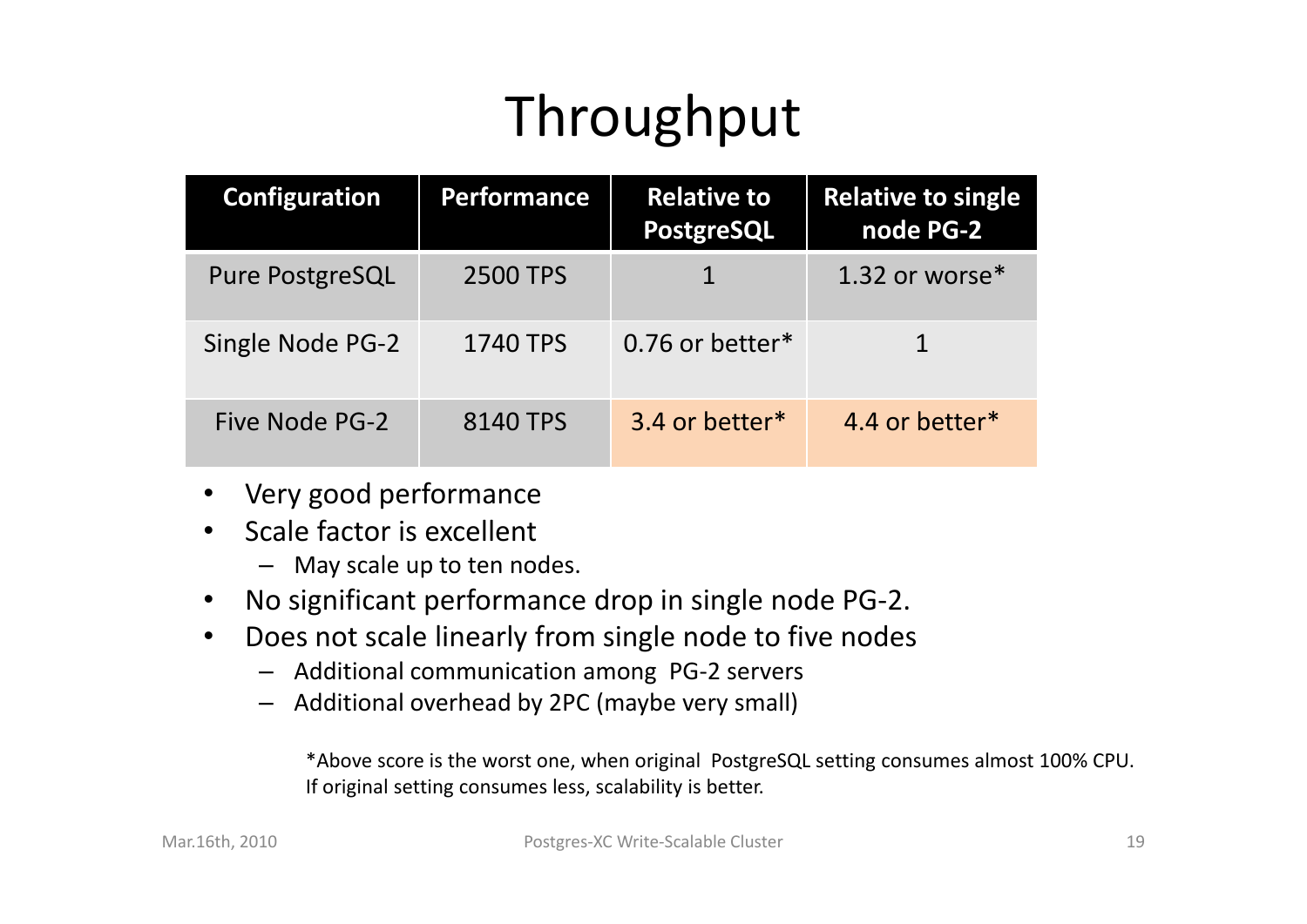### Current Implementation

- $\bullet$ • Minimum feature to run DBT-1
	- No backup/recovery
	- Minimum error handling
	- Use timeout to detect cross‐node deadlocks
	- Minimum SQL feature
		- No DDL
			- Global catalog setup manually
			- Manual table creation in each node
		- Hash partitioning only
			- Range partitioning not available yet
		- No cross-node join (not necessary in DBT-1)
		- No aggregate functions
		- No "copy"
		- Partitioning keys cannot be updated
			- Need to relocate tuples.
		- No consistent update of replicated tables
			- DBT‐1 does not update replicated tables
			- $-$  Pgpool-II methodology can be applied.
	- 2PC improvement
		- Saved writes to state files
			- Writes to state files occur if <sup>a</sup> transaction is left prepared and not committed or aborted at checkpoints.